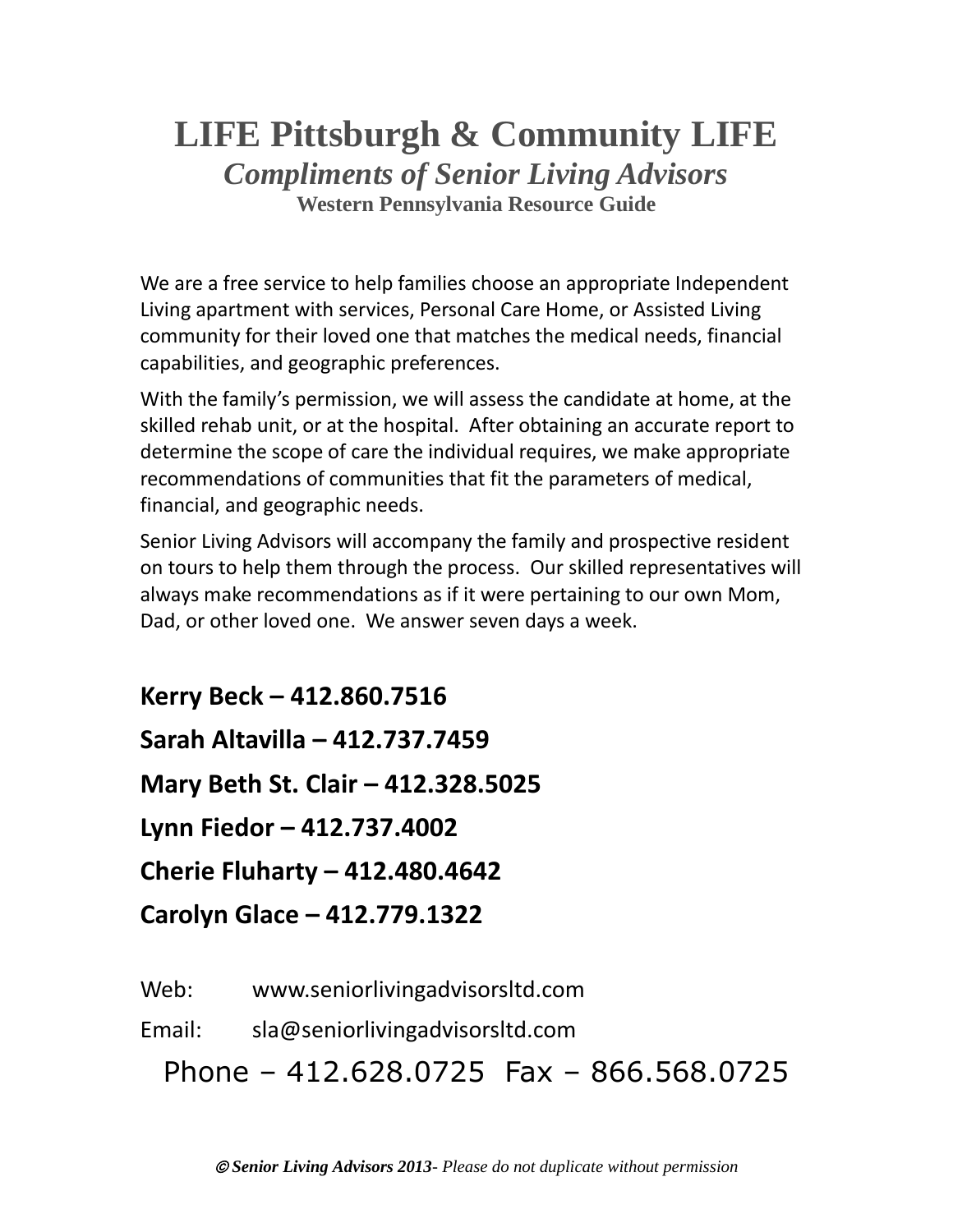# **LIFE Pittsburgh**

Phone: (412) 388-8050 Fax: (412) 388-8055 Email: info@LIFEPittsburgh.org Website: www.LIFEPittsburgh.org Foster Plaza, Building 6 681 Anderson Dr. Floor Five Pittsburgh, PA 15220

LIFE Pittsburgh is a community based alternative to nursing home care and assisted living. Through the LIFE Pittsburgh program, frail older adults can remain in their own home and receive a coordinated plan of care that enables them to maintain their independence and enjoy a safe and active life in the community. A health team of geriatric doctors, nurses, social workers, rehabilitation specialists and other health care professionals assess the participant's needs and desires. A plan of services is approved by the candidate, their family, and the LIFE Pittsburgh caregivers by monitoring for changes and providing timely interventions. Primary care and community services are provided through the Day Health Center and through the in home program according to an individual participant's needs.

To make a referral call (412) 388-8050 and a representative will help you through the process.

## **To be eligible for LIFE Pittsburgh you must:**

- Be age 55 or older
- Meet the level of care needs for a Skilled Nursing Facility or a Special Rehabilitation Facility
- Meet the financial requirements as determined by your local County Assistance Office or private pay
- Reside in an area served by a LIFE provider (see zip code list)
- Able to be safely served in the community as determined by a LIFE provider

### **Services include:**

- Adult Day Health Services
- Audiology Services
- Dental Services
- Emergency Care
- End of Life Services
- Hospital and Nursing Facility Services
- In-Home Supportive Care
- Lab and X-Ray Services
- Meals
- Medical and Non-medical Transportation
- Medical Specialists
- Optometry Services and Eyeglasses
- Nursing and Medical Coverage 24/7
- Nursing Care
- Personal Care
- Pharmaceuticals
- Physical, Speech and Occupational **Therapies**
- Primary Medical Care
- Recreational and Socialization **Activities**
- Social Services
- Specialized Medical Equipment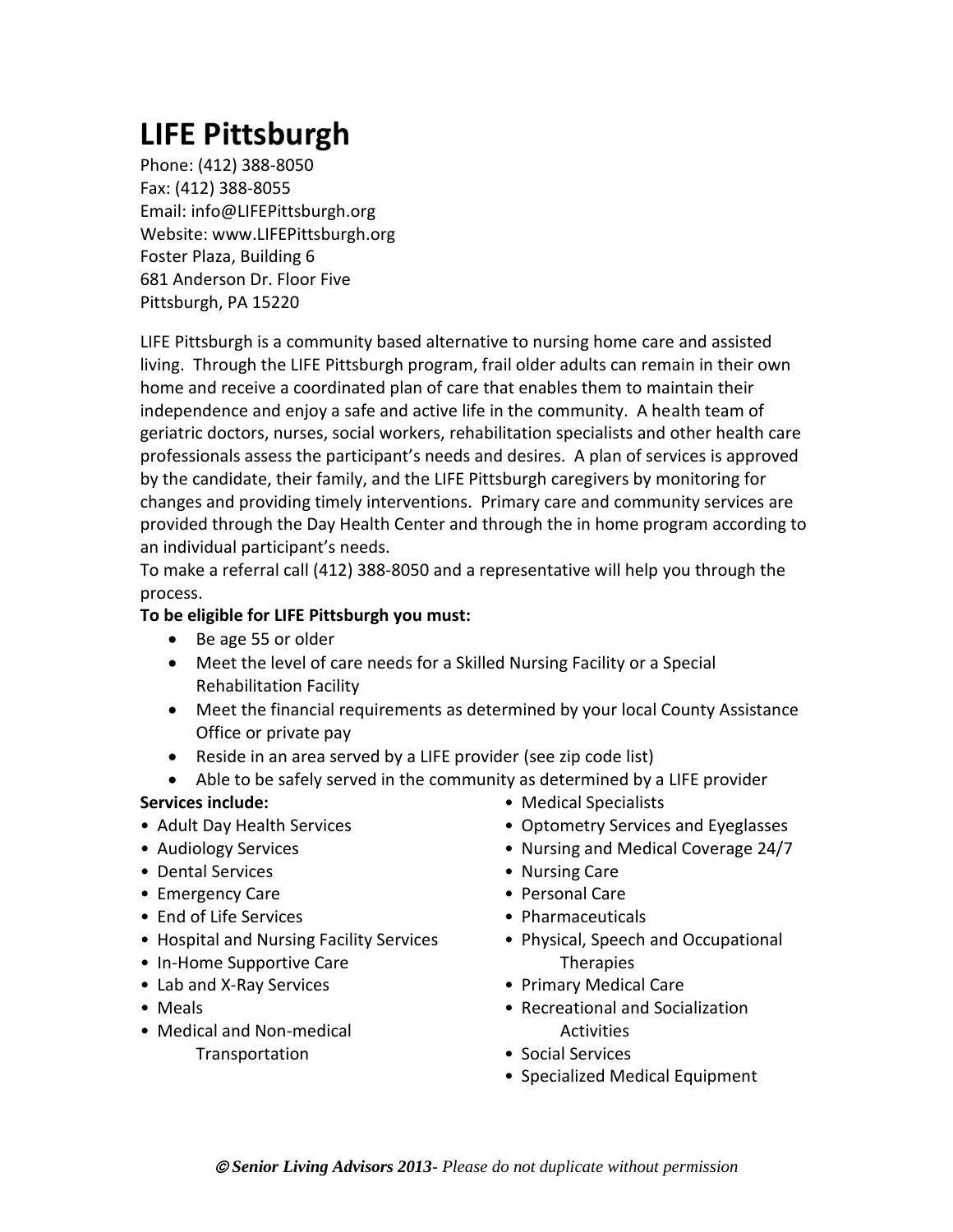#### **Locations:**

#### **Administrative Offices**

875 Greentree Raod One Parkway Center, Ste. 200 Pittsburgh, PA 15220 (412) 388-8042

#### **Greentree Day Health Center**

875 Greentree Road One Parkway Center Suite 100 Pittsburgh, PA 15220 (412) 388-8042

#### **North Shore Adult Day Center**

1200 Reedsdale Street (Rear) Pittsburgh, PA 15233 (412) 388-8042

#### **Pittsburgh Day Center**

3 Allegheny Center Pittsburgh, PA 15212 Contact: Enrollment Dept. Phone: (412) 388-8042

#### **McKees Rocks Day Health Center**

130 Chartiers Avenue McKees Rocks, PA 15136 (412) 388-4042

#### **Geographic Areas covered:**

15006, 15007, 15015, 15017, 15031, 15044, 15046, 15056, 15064, 15071, 15082, 15086, 15090, 15091, 15101, 15106, 15108, 15116, 15126, 15127, 15136, 15142, 15143, 15201, 15202, 15203, 15204, 15205, 15209, 15210, 15211, 15212, 15213, 15214, 15216, 15219, 15220, 15222, 15223, 15224, 15225, 15226, 15228, 15229, 15233, 15237, 15241, 15243